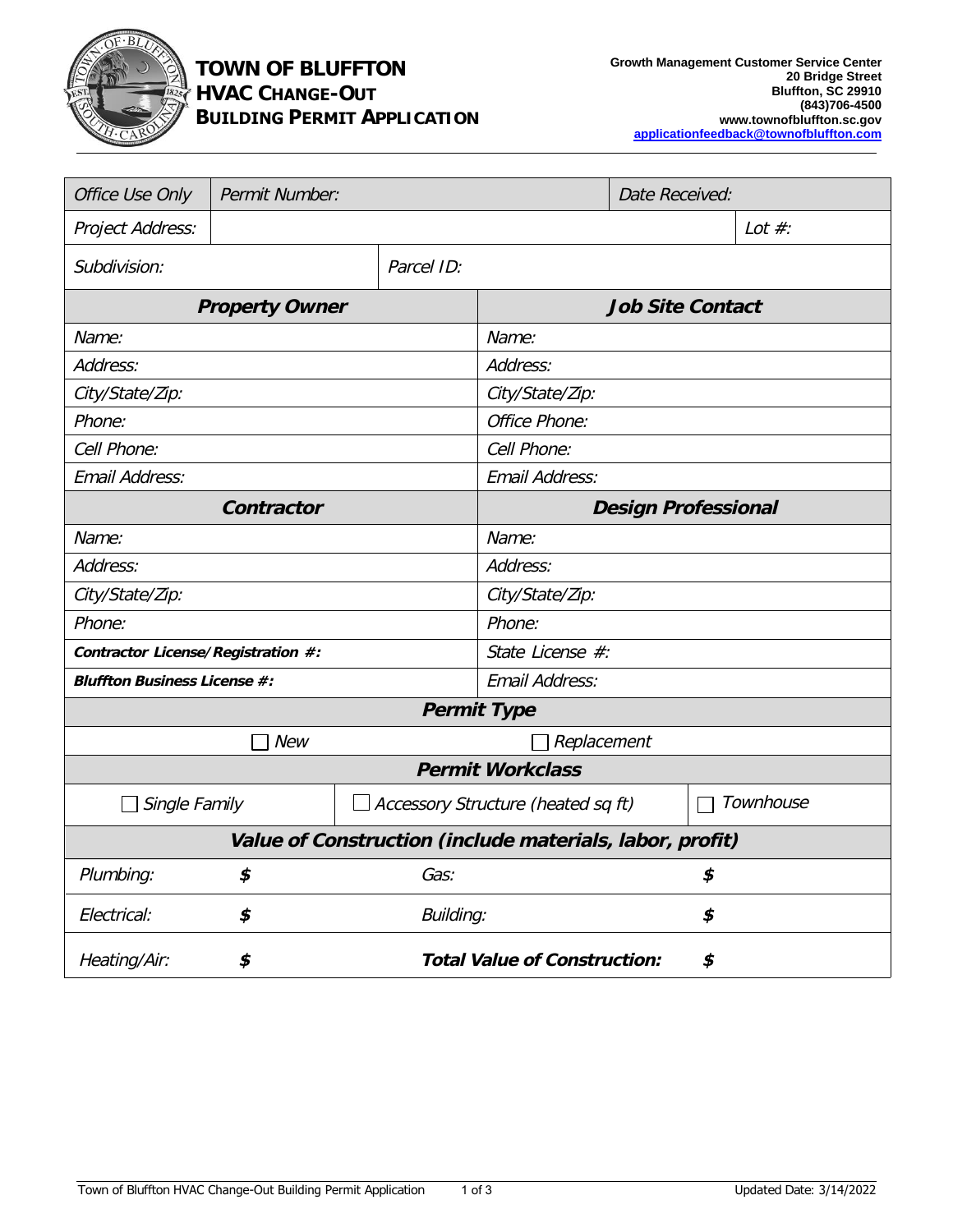

## **TOWN OF BLUFFTON HVAC CHANGE-OUT BUILDING PERMIT APPLICATION**

| <b>Detailed Description of Work</b> |                           |  |  |  |  |
|-------------------------------------|---------------------------|--|--|--|--|
|                                     | # of Units:               |  |  |  |  |
|                                     | Size of Unit:             |  |  |  |  |
|                                     | Equipment Inside/Outside: |  |  |  |  |
|                                     | Gas or Electric:          |  |  |  |  |

Application is hereby made for <sup>a</sup> permit to perform work as described in this application along with accompanying drawings if required. The information on this application is complete and accurate and I am authorized to submit this application. I understand that all work must be according to approved plan and in compliance with all Town of Bluffton adopted codes and other regulations as applicable. Individuals and entities involved in the construction, repair, or renovation of structures are required to comply with licensing requirements of the State of South Carolina and the Town of Bluffton.

*\_\_\_\_\_\_\_\_\_\_\_\_\_\_\_\_\_\_\_\_\_\_\_\_\_\_\_\_\_\_\_\_\_\_\_\_ \_\_\_\_\_\_\_\_\_\_\_\_\_\_\_\_\_\_\_\_\_\_\_\_\_\_\_\_\_\_\_\_\_\_\_\_\_\_ \_\_\_\_\_\_\_\_\_\_\_\_\_\_*

**Print name Signature of owner/authorized agent Date**

Everyone doing business in the Town of Bluffton is required to have a town business license.